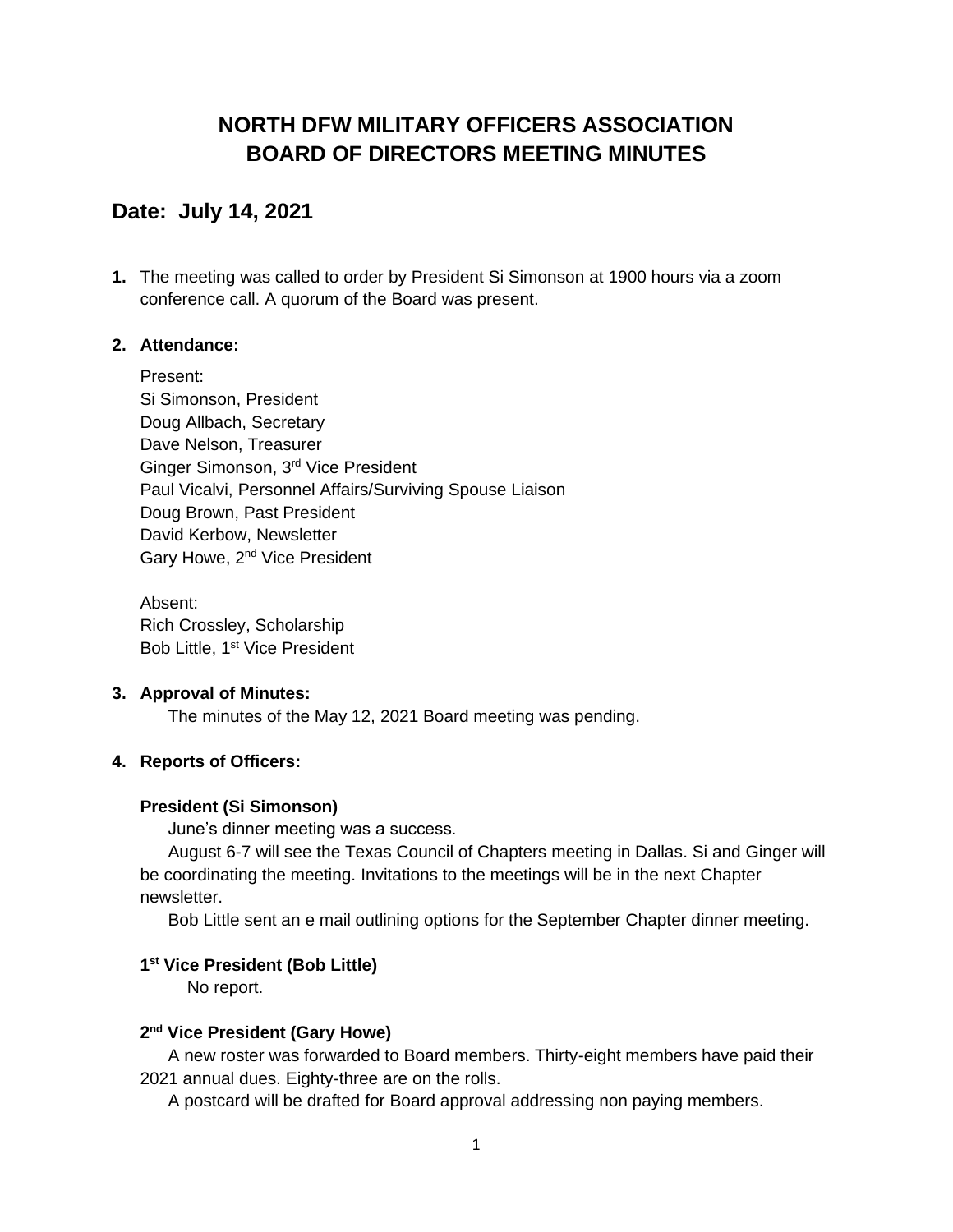#### **3 rd Vice President Legislative and Community Activities (Ginger Simonson)**

The August 6-7<sup>th</sup> TCC meeting in Dallas will be open to all Chapter members.

The Texas Legislature is meeting in special session. At present bills are being heard n committees but no legislative votes are possible.

The federal legislature is currently debating the National Defense Authorization ion Act.

#### **Treasurer's Report (Dave Nelson)**

The Chapter's finances total \$16,723.00 operational balance.\$4,410 is in the Chapter scholarship fund. Two \$1000 scholarships have been paid. One \$1500 scholarship is pending.

The June dinner meeting resulted in a \$400 loss largely the result of the number of complimentary meals.

#### **Secretary's Report (Doug Allbach)**

Board members were reminded that all correspondence to the Chapter should be forwarded to the Secretary for inclusion in the Chapter files.

Former Treasurer Ann Trevelan's health is deteriorating. Paul Vicalvi agreed to contact her from the Chapter and offer assistance.

#### **Reports of Committees:**

#### **Scholarship/ROTC/JROTC (Rich Crossley)**

No report.

**Newsletter Editor (David Kerbow)** The deadline for newsletter articles is August 15<sup>th</sup>.

## **Public Relations (Vacant)**

No report.

## **Personal Affairs/Surviving Spouse Liaison (Paul Vicalvi) No report.**

**Historian (Vacant)**

No report.

## **Past President (Doug Brown)**

No report.

#### **Nominations Committee**

No report.

#### **5. Old Business:**